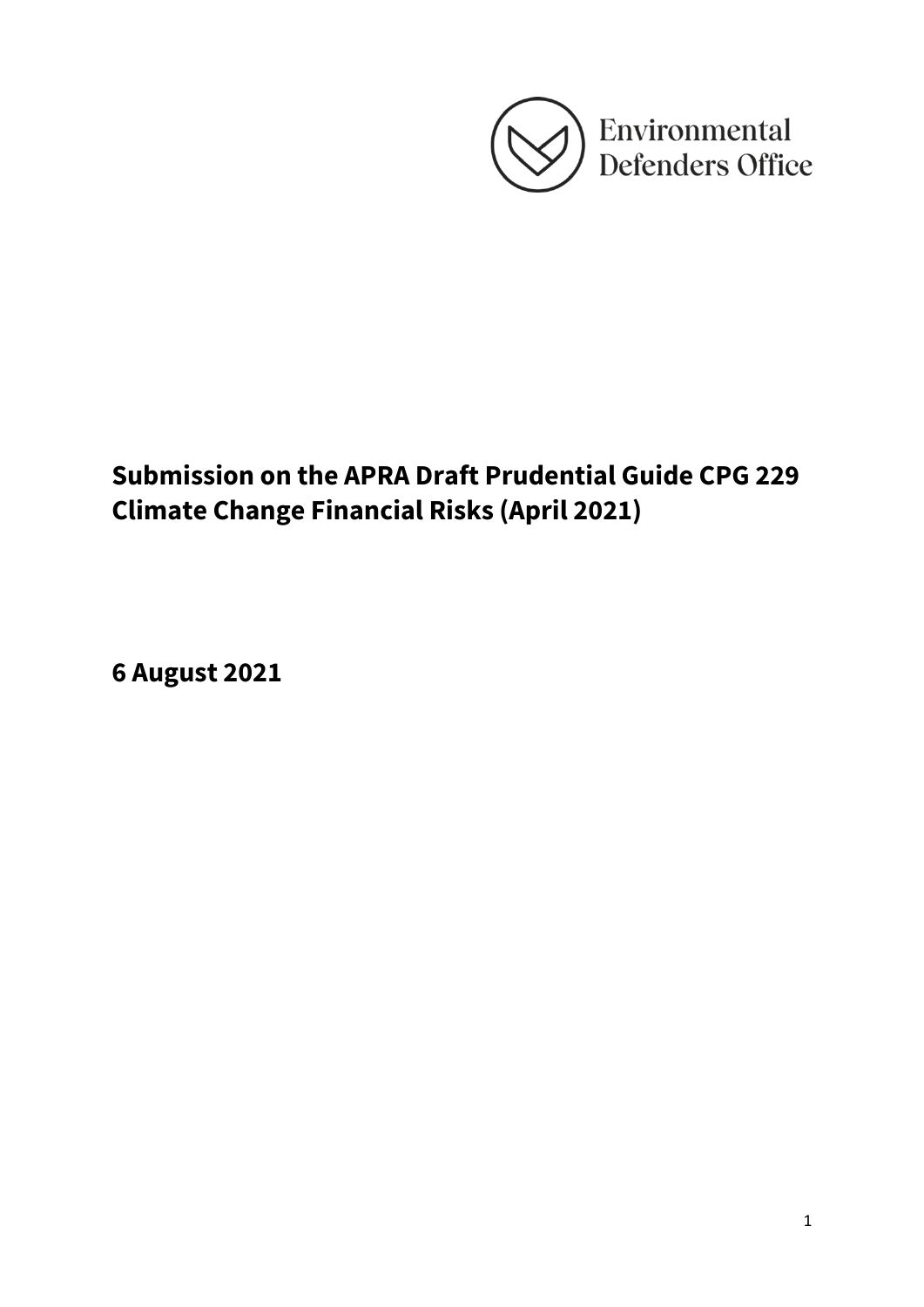# **About EDO**

EDO is a community legal centre specialising in public interest environmental law. We help people who want to protect the environment through law. Our reputation is built on:

**Successful environmental outcomes using the law.** With over 30 years' experience in environmental law, EDO has a proven track record in achieving positive environmental outcomes for the community.

**Broad environmental expertise.** EDO is the acknowledged expert when it comes to the law and how it applies to the environment. We help the community to solve environmental issues by providing legal and scientific advice, community legal education and proposals for better laws.

**Independent and accessible services.** As a non-government and not-for-profit legal centre, our services are provided without fear or favour. Anyone can contact us to get free initial legal advice about an environmental problem, with many of our services targeted at rural and regional communities.

Environmental Defenders Office is a legal centre dedicated to protecting the environment.

**www.edo.org.au**

**Submitted to:**

# **Forfurther information on this submission, please contact:**

Senior Solicitor, Safe Climate – Gas & Corporate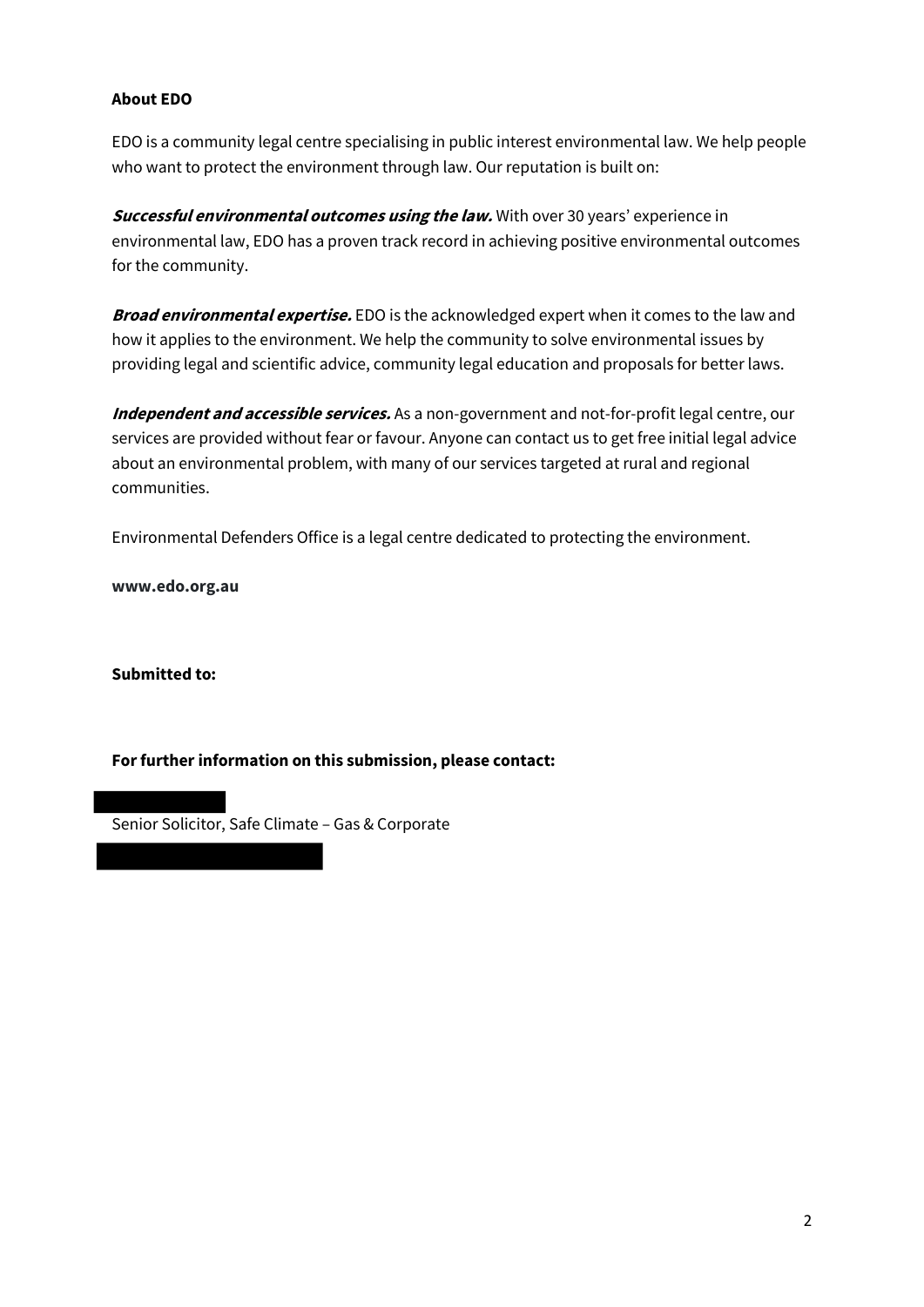## **EXECUTIVE SUMMARY**

- 1. The Environmental Defenders Office (**EDO**) recognises and generally supports APRA's recent attempts to engage with its regulated entities on climate change, including the publication of the *Prudential Practice Guide: Draft CPG 299 Climate Change Financial Risks* (**Draft CPG 229**) and the commencement of a pilot program of Climate Vulnerability Assessments starting with the largest banks.
- 2. However, whilstthe EDO considers that the publication of Draft CPG 229 is a step in the right direction, we consider that it has a number of weaknesses, including that:
	- a. the guide fails to address key issues arising from the current voluntary disclosure regime, being:
		- i. no/limited data for key metrics; and
		- ii. lack of comparability of available data.
	- b. Draft CPG 229 is drafted as a voluntary "best practice guide" rather than a statement setting out a regulatory expectation of minimum disclosure. The EDO is concerned that the failure to set out minimum expectations will dilute the effectiveness of the guidance and will likely hamper the take-up of its recommendations.
	- 3. The EDO joins a number of high profile business groups, including the Investor Group on Climate Change, Climate Disclosure Program and UN Principles of Sustainable Investment (forming part of Investor Agenda Group) (**Investor Agenda Group**) and the Australian Sustainable Finance Initiative, in calling for mandatory disclosure, including of all APRAregistered entities with an annual consolidated revenue of \$100 million or greater, or with \$1 billion or more in total assets under management on a "comply or explain" or "if not why not" basis. In the event that a Mandatory Climate Change Disclosure Regime cannot be immediately adopted without legislative amendment, we also recommend important interim steps for APRA (see paras 26 and 27 of this submission).

## 4. **This submission addresses the following:**

- a. The failure of the current disclosure regime to address climate change risks
	- i. The current disclosure regime
	- ii. Climate change disclosure under the current regime
		- 1. Limited data for key metrics
		- 2. Lack of comparability of available data
- b. The call for more adequate climate change disclosure
- c. Issues with Draft Prudential Guide CPG 229
	- i. Failure to address issues under the current regime
	- ii. CPG 229 as a best practice guide and why this is not enough
	- iii. Additional clarification required
- d. Recommendations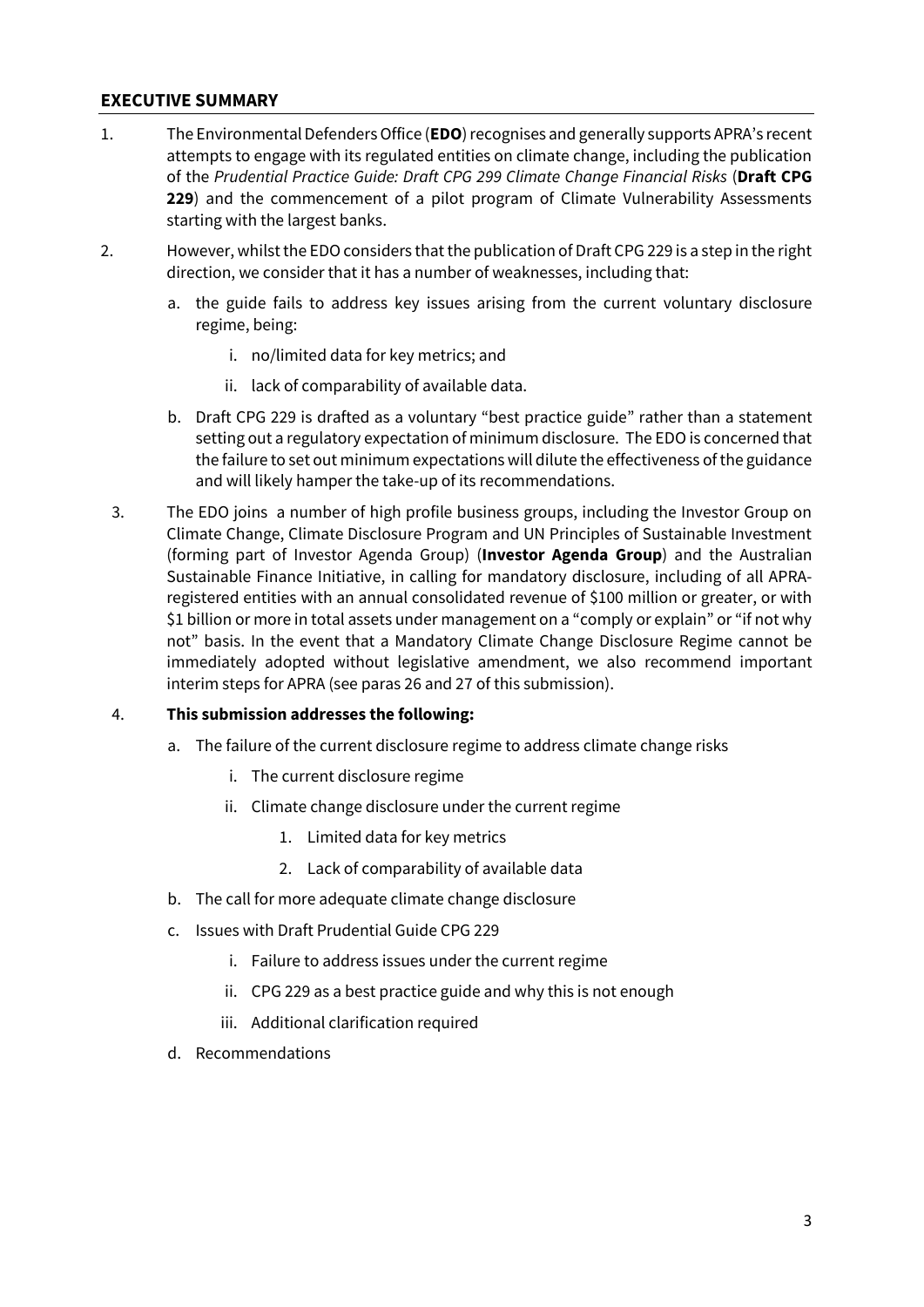## **A - FAILURE OF THE CURRENT DISCLOSURE REGIME TO ADDRESS CLIMATE CHANGE RISKS**

## **The current disclosure regime**

- 5. On a broad level, the current regime mandates disclosure of material risk and its impact on (1) the financial position and performance of the entity; and (2) the liquidity/capital adequacy of the entity.
- 6. More specifically:
	- a. Locally-incorporated Authorised Deposit-taking Institutions (**ADIs**) are required to make *"accurate, high quality and timely public disclosures of information"* in respect of their risk profile, risk management, capital adequacy, capital instruments and remuneration practices, and (where applicable) in respect of their leverage ratio, liquidity coverage ratio, net stable funding ratio and global systemically important bank indicators.<sup>1</sup>
	- b. As part of the Internal Capital Adequacy Assessment Process (**ICAAP**), ADIs, General Insurers, Life insurers and friendly societies are required to, <sup>2</sup>among other things:
		- i. consider all risks to which the regulated institution is exposed;
		- ii. have in place adequate policies, procedures, systems, controls and personnel to measure, monitor and manage the risks arising from the entity's activities, and the capital held against such risks. A material change in an entity's risk profile requires reconsideration of capital needs and/or a review of the entity's ICAAP;
		- iii. have in place a strategy for ensuring adequate capital is maintained over time;
		- iv. undertake stress testing and scenario analysis relating to potential risk exposures and viable capital resources; and
		- v. have in place policies to address the capital impact of material risks not covered by explicit regulatory capital requirements.
	- c. All APRA-regulated institutions are expected to have in place a risk appetite and risk management framework that will address all material sources of risk.<sup>3</sup>
	- d. All APRA-regulated entities are required to report their financial position and performance to APRA. These reports are all required to be made in accordance with the Australian Accounting Standards. The Australian Accounting Standards Board (**AASB**) Conceptual Framework for Financial Reporting (Conceptual Framework) provides that information in financial reports should be (1) relevant, in the sense of being material; and (2) a faithful representation, in the sense of being complete, neutral and free from error.
	- e. Registered Superannuation Entity licensees are required to formulate, review regularly and give effect to an investment strategy which has regard to the risk involved in

<sup>1</sup> Prudential Standard APS 330 Public Disclosure.

<sup>&</sup>lt;sup>2</sup> Prudential Practice Guide CPG 110 - Internal Capital Adequacy Assessment Process and Supervisory Review

<sup>3</sup> CPS 220 Risk Management.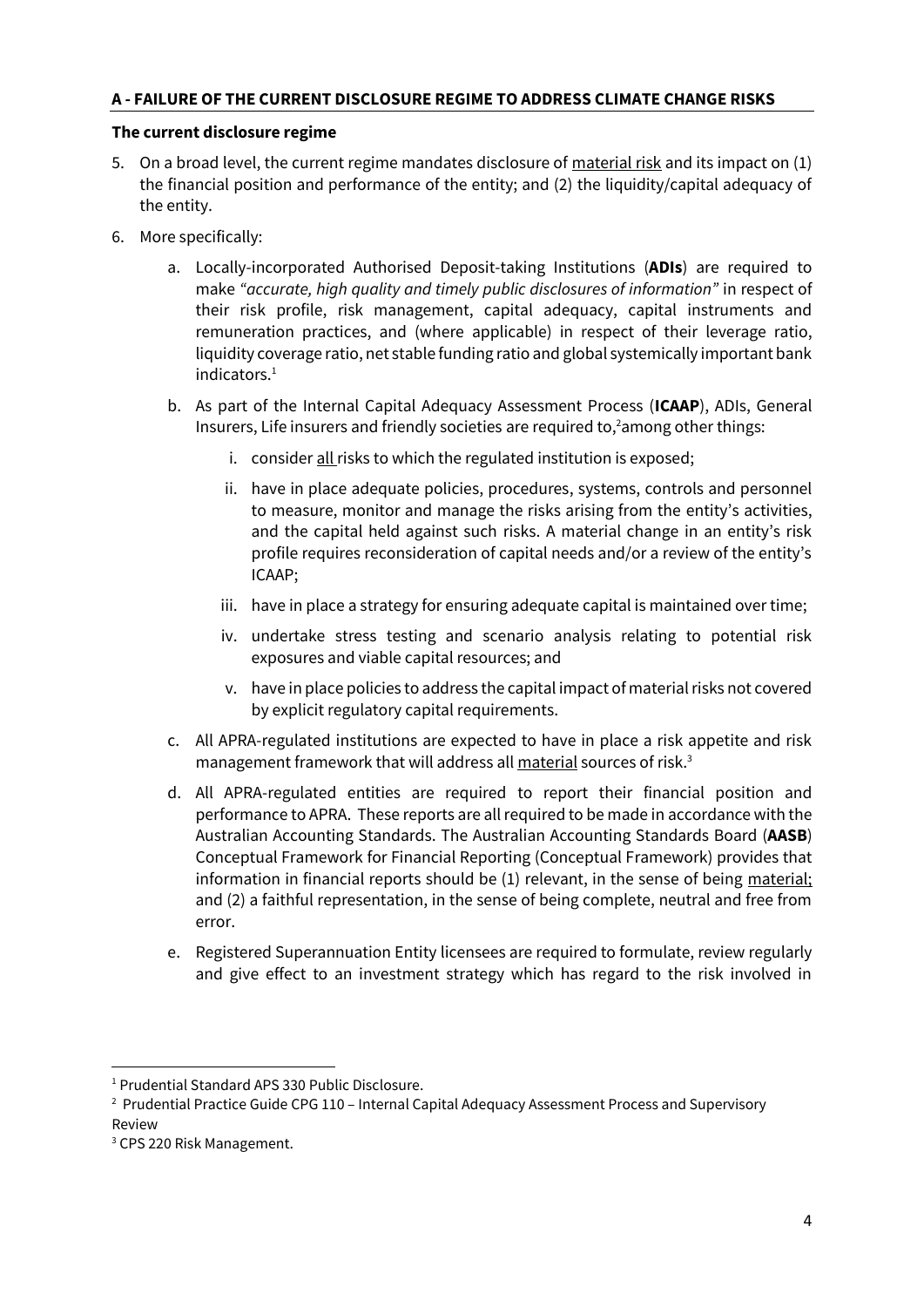making, holding and realising investments, as well as the likely return from the investments covered by the strategy. 4

- f. Any APRA-regulated entities who are also public companies or mid and large-sized proprietary companies are also required under the *Corporations Act 2001 (Cth)* (**Corporations Act**) to prepare financial reports, disclosures and notes, a director's declaration and a director's report. The financial statements and notes must give a true and fair view of the financial position and performance of the company.<sup>5</sup> There are also requirements for disclosure in respect of Prospectuses.<sup>6</sup>
- g. APRA regulated companies which are also listed companies are required to:
	- i. disclose the extent to which the entity has followed the recommendations set by the ASX Corporate Governance Council, which includes Recommendation 7.4, *"A listed entity should disclose whether it has any material exposure to environmental or social risks, and if does, how it manages or intends to manage those risks"*; and
	- ii. include an operational and financial review (OFR)<sup>7</sup> in their annual report. ASIC's Regulatory Guide 247 notes that climate change is a systematic risk that could have a material impact on a company's future financial position, performance or prospects, and therefore should be included in the OFR of listed entities.
- 7. Information is defined by the AASB to be material if *"omitting, misstating or obscuring" 8* the information *"could reasonably be expected to influence decision that the primary users of general purpose financial reports make on the basis of those reports."<sup>9</sup>*
- 8. In April 2019 the AASB and the Auditing and Assurance Standards Board (**AUASB**) released Practice Statement 2 entitled *Climate-related and other emerging risks disclosures: assessing financial statement materiality using AASB/IASB Practice Statement 2* which stated that climaterelated risks are material and should be disclosed if investors (or users of financial statements) *"reasonably expect that climate-related risks or other emerging risks have a significant impact on the entity"* and/or if the climate-related risk could qualitatively influence investors' (or users') decisions. The Practice Statement noted that disclosure of financial risk of climate change could take the form of:
	- a. disclosures in the notes to the financial statements, including disclosures as to assumptions applied. The Practice Statement noted that entities in sectors particularly

<span id="page-4-0"></span><sup>4</sup> s 52(6) *Superannuation Industry (Supervision) Act 1993 (Cth);* Prudential Standard SPS 530 Investment Governance.

<sup>5</sup> S 297 *Corporations Act.* 

<sup>&</sup>lt;sup>6</sup> ASIC issued an update to Regulatory Guide 228 stating that climate change risk may be required to be disclosed in a Prospectus.

<sup>7</sup> Section 299A(1) of the *Corporations Act.*

<sup>&</sup>lt;sup>8</sup> Information is taken to be "obscured" if it is communicated in a way that would have a similar effect for primary users of financial statements to omitting or mistaking that information, such as where (1) information regarding a material item, transaction or material information is disclosed but the language used is vague or unclear; (2) information regarding a material item, transaction or other event is scattered throughout the financial statements; (3) dissimilar items, transactions or other events are inappropriately aggregated; (4) similar items, transactions or other events are inappropriately disaggregated; and (5) the understandability of the financial statements is reduced as a result of material information being hidden by immaterial information to the extent that a primary user is unable to determine what information is material. <sup>9</sup> Accounting Standard AASB 101 at page 7.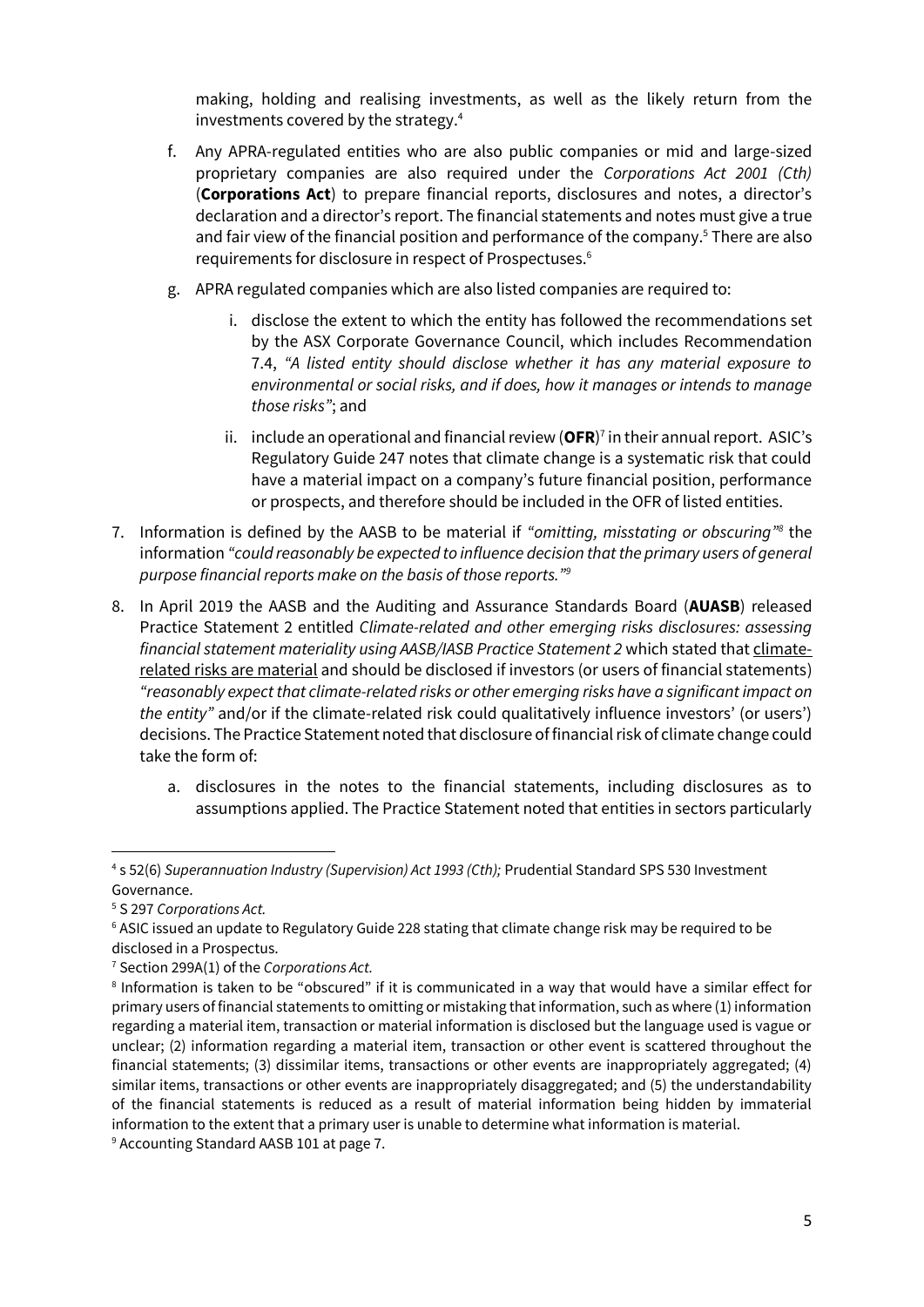impacted by climate-related risks should disclose their assumptions regarding climaterelated risks, regardless of their quantitative impact;

- b. recognising an asset impairment. This was the subject of an updated ASIC Information Sheet (INFO 203) in which ASIC updated its guidance on asset impairment to state that directors should consider the impact of climate change risk when devising assumptions for the making of impairment calculations;
- c. recognising a reduction in the useful life of an asset;
- d. factoring climate-change risk into assumptions used in the calculation of an asset's fair value;
- e. recognising an increase in credit risk caused by climate change;
- f. recognising an onerous contract provision as a result of potential loss of revenues or increased costs arising from climate change; or
- <span id="page-5-0"></span>g. recognising a provision or contingent liability as a result of responding to the risks of climate change, e.g. recognising a contingent liability for potential litigation or fines/penalties due to more onerous climate change regulations.

## **Climate change disclosure under the Current Regime**

- 9. There been some progress in respect of companies disclosing climate change risk. According to the Investor Agenda Group, in 2019 sixty of the ASX 200 disclosed under the Task Force for Climate Related Financial Disclosures (**TCFD**) framework and a further 14 companies committed to future disclosure under the TCFD.<sup>10</sup> Further, over 56% of companies from higher risk sectors are now reporting as against the TCFD.  $11$
- 10. However, there are two major issues in respect of disclosure under the current regime:
	- a. there is no/limited data for key metrics; and
	- b. of the data that is available, there is a lack of comparability of data.

# Limited data for key metrics

- <span id="page-5-1"></span>11. Companies are failing to disclose and/or are failing to adequately disclose the following key information:
	- a. **Scope 3 emissions** The National Greenhouse and Energy Reporting Scheme (**NGER**) does not require disclosure of Scope 3 emissions and there is concern that there is an across-the-board under estimation of Scope 3 emissions. According to the Investor Agenda Group, the Carbon Disclosure Project's recent analysis suggests that real Scope 3 emissions, being indirect greenhouse gas emissions within an entity's value chain, are more than double previous estimates. <sup>12</sup> The Greenhouse Gas Protocol has noted that Scope 3 emissions can account for over 90% of total lifecycle emissions in a value chain, meaning a failing to disclosure this information can significantly under-estimate both

content/uploads/2021/06/ConfusiontoClarity APlanforMandatoryTCFDalignedDisclosureinAus.pdf  $11$  Ibid.

<sup>&</sup>lt;sup>10</sup> Investor Group on Climate Change, Climate Disclosure Project, PRI Principles of Responsible Investment (Investor Agenda Group), June 201, *Confusion to Clarity: A Plan for mandatory TCFD-aligned disclosure in Australia.* Available at: https://igcc.org.au/wp-

 $12$  Ibid.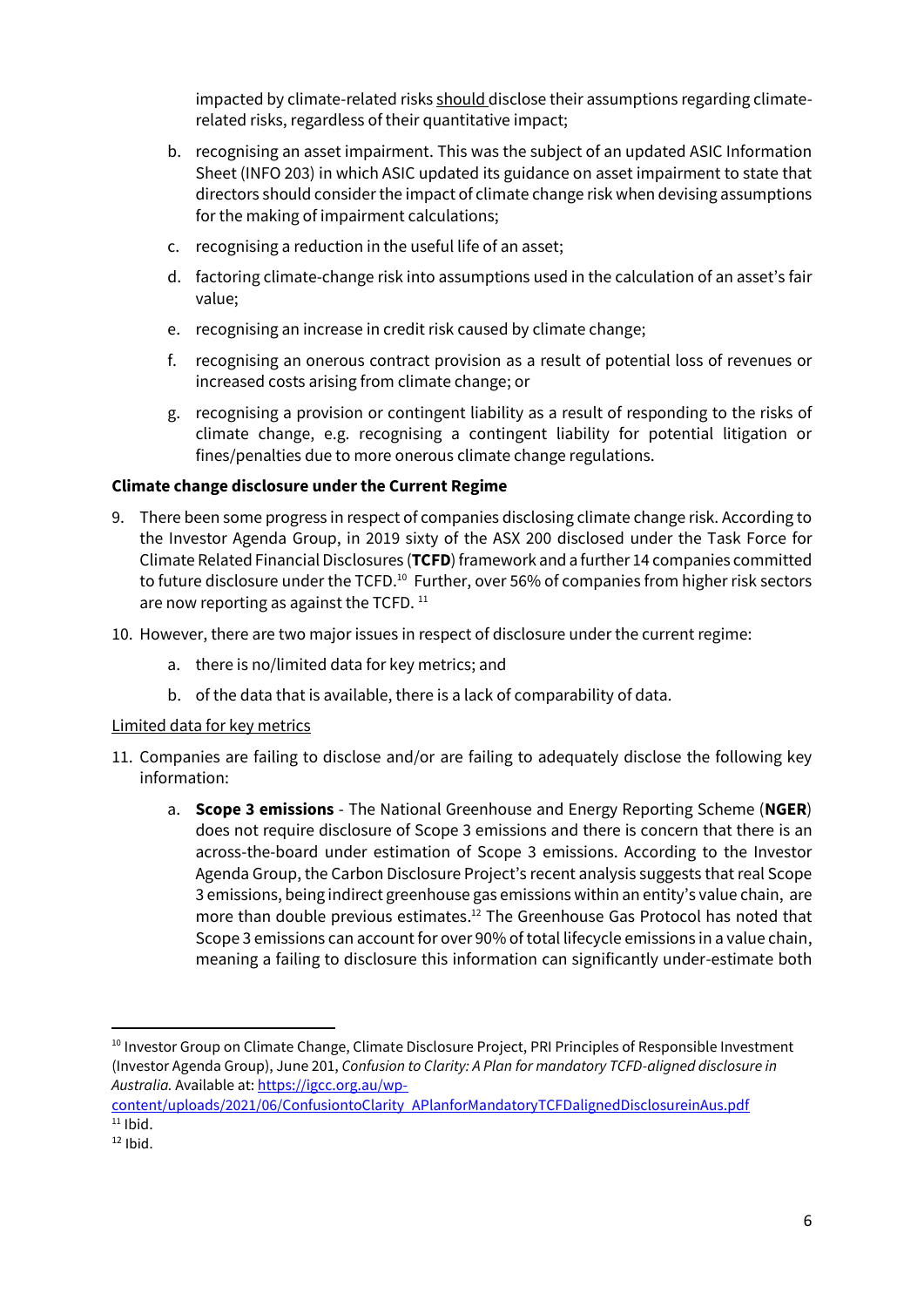the environmental impacts of activities and the trade exposure of companies. <sup>13</sup> For example, Kraft Foods found that Scope 3 emissions comprised more than 90% of their total emissions.<sup>14</sup> A failure to capture Scope 3 emissions data therefore fails to give a holistic picture of an entity's contribution to global warming.

- b. **Emissions reduction targets** According to the Investor Agenda Group, only 37% of ASX 200 companies have set emissions reduction targets, and that of those that have set targets, most are short term and/or do not include Scope 3 emissions reductions targets.<sup>15</sup>
- c. **The exposure of companies to significant carbon holdings in their lending and investing activities** - As far as we are aware, there is currently no mandatory requirement in Australia for APRA-regulated entities to publicly disclose the portfolio holdings and/or the carbon intensity of their lending and investing portfolios. Such information is critical to assessing the exposure of companies to transition risk, particularly the risk of stranded assets.
- d. **How companies are incorporating climate change into their business strategy** Companies are failing to provide information on how they are incorporating climate change into their business strategy, including climate change's impact on the company's risk appetite and risk profile, supply chain, demand for products/services, credit and liability risk.
- e. **How companies are assessing their vulnerability to climate change in response to scenario analysis and stress testing** - Despite the increasing uptake in scenario analysis and stress testing, very few companies are coming to the conclusion that their companies are negatively impacted by climate change, even in those industries (such as coal, oil and gas) that are most heavily impacted. This is most likely caused by the application of questionable assumptions and inputs resulting in overly optimistic views on the future financial position and performance of the disclosing entity.<sup>16</sup>
- f. **How climate change is practically affecting the financial position and performance of their company** - Few companies are reporting on climate change risk in their financial reports (as set out in paragraph [8.a](#page-4-0) to [8.g](#page-5-0) above).

## Lack of comparability of available data

- <span id="page-6-0"></span>12. In circumstances where there is no single mandated set of scenarios and associated assumptions against which to report, companies engage in ad hoc and incomparable disclosure practices. This has led to up to 35 different scenarios, each with different assumptions, being used,<sup>17</sup> which makes comparing results across companies extremely difficult.
- 13. There is also no requirement to disclose the assumptions and data behind scenarios, and no requirement to disclose when and why assumptions in standardised scenarios applied by an entity are reduced or excluded.

<sup>&</sup>lt;sup>13</sup> World Resources Institute, World Business Council for Sustainable Development and the Greenhouse Gas Protocol, *GHP Protocol Corporate Value Chain (Scope 3) and Product Life Cycle Standards. Available at:* http://pdf.wri.org/ghgp launch factsheet 2011.pdf

<sup>&</sup>lt;sup>14</sup> See also: ghgp launch factsheet 2011.pdf (wri.org)

 $15$  Ibid at 9.

 $16$  Ibid at 9.

 $17$  Ibid at 9.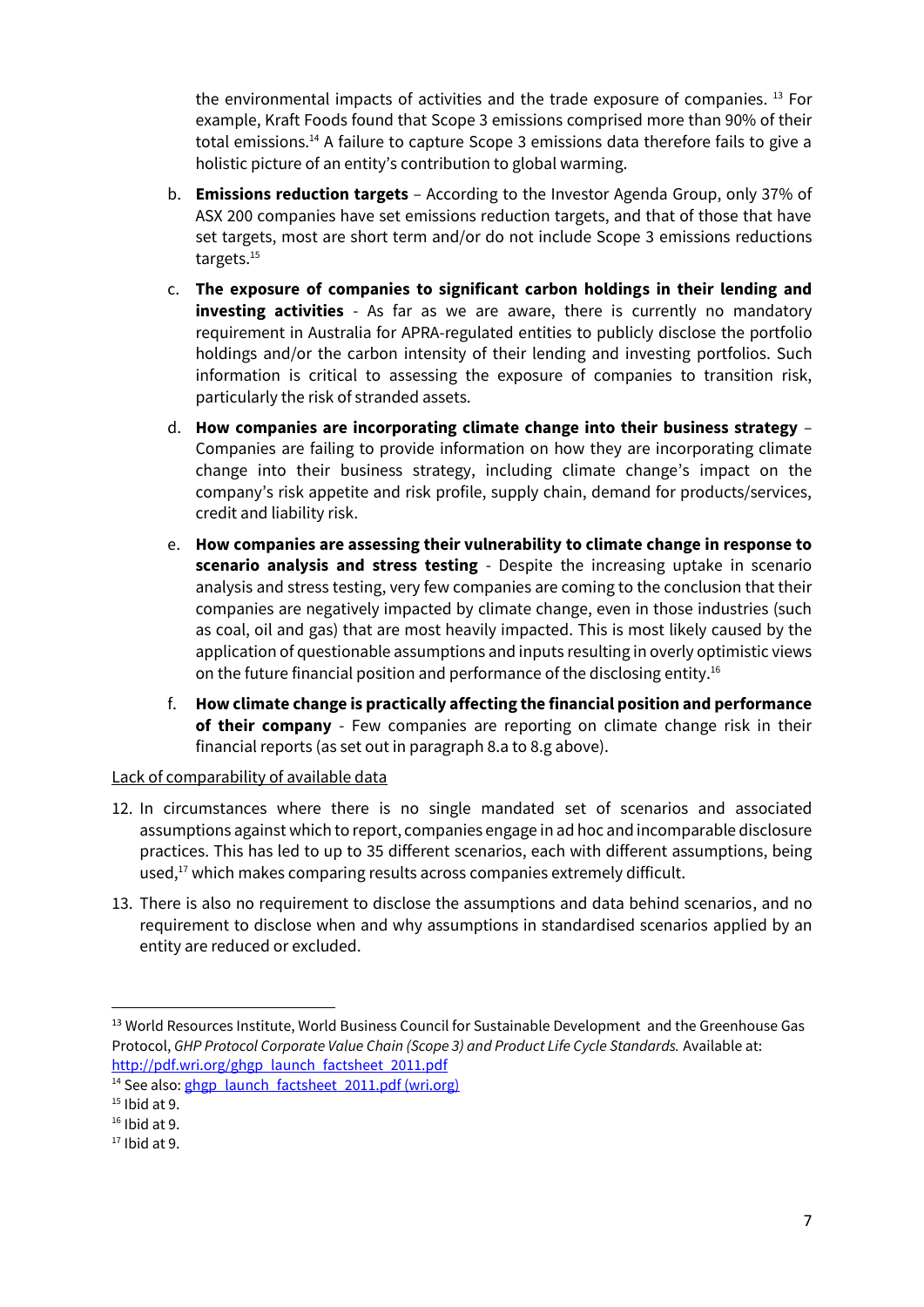- <span id="page-7-0"></span>14. There is also a lack of consistently defined terminology. For instance, there is no single definition of short, medium and long term time horizons.
- 15. To this end, in its May 2020 report entitled 'Guide for Supervisors Integrating climate-related and environmental risks into prudential supervision,' the Network for Greening the Financial System stated that *"if a supervisor wants to be able to compare results between financial institutions then it needs to specify not only the scenario, but also provide details of how financial institutions should perform the exercise of what assumptions they should make (e.g. in respect of management actions. 18 "*

## **B - THE CALL FOR MORE ADEQUATE CLIMATE CHANGE DISCLOSURE**

- 16. There has been increasing pressure from industry and investors to improve climate-risk disclosure by corporations in Australia. More recently, this has included calls for mandatory TCFD disclosure.
- 17. In November 2020, the Australian Sustainable Finance Initiative published a report entitled *'Australian Sustainable Finance Roadmap: A plan for aligning Australia's financial system with a sustainable, resilient and prosperous future for all Australians'' <sup>19</sup>* which included a recommendation that all financial institutions with annual consolidated revenue of more than \$100 million report according to the TCFD recommendations by 2023 on an 'if not, why not' basis.
- 18. Likewise, in June 2021, the Investor Agenda Group published a report entitled *'Confusion to Clarity – a Plan for mandatory TCFD-aligned disclosure in Australia'<sup>20</sup>* which recommended making TCFD reporting mandatory for ASX listed companies, beginning initially with the ASX 300, large unlisted non-financial companies and large financial institutions, including banking, superannuation, asset management and insurance companies.

# **C - ISSUES WITH THE DRAFT PRUDENTIAL GUIDE CPG 229**

- 19. Whilst a step in the right direction, the draft Prudential Guide CPG 229 fails to do enough to strengthen the usefulness of climate-related disclosures to end users. This is because Draft CPG 229:
	- a. fails to address the issues in disclosure under the current regime, namely the lack of data for key metrics and the lack of comparability of available data;
	- b. is drafted as a "best practice guide" rather than as a statement of regulator minimum expectation; and
	- c. there are several parts of Draft CPG 229 which require clarification and/or follow up guidance.

<sup>&</sup>lt;sup>18</sup> Network for Greening the Financial System, May 2020. Technical Document - 'Guide for Supervisors -Integrating climate-related and environmental risks into prudential supervision.' Available at: https://www.ngfs.net/sites/default/files/medias/documents/ngfs guide for supervisors.pdf <sup>19</sup>https://static1.squarespace.com/static/5c982bfaa5682794a1f08aa3/t/5fcdb70bfe657040d5b08594/160731 7288512/Australian+Sustainable+Finance+Roadmap.pdf <sup>20</sup> https://igcc.org.au/wp-

content/uploads/2021/06/ConfusiontoClarity APlanforMandatoryTCFDalignedDisclosureinAus.pdf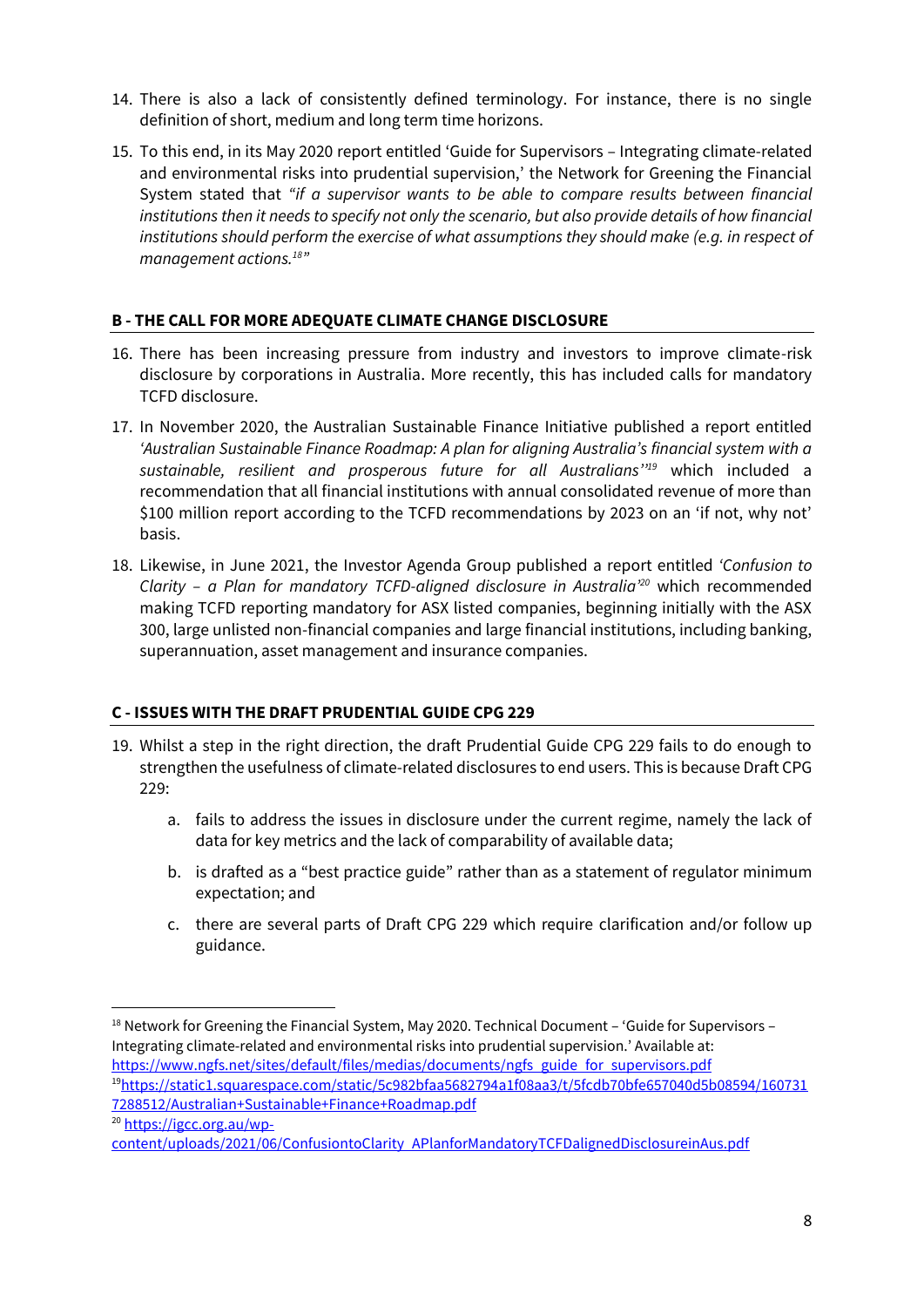## **Failure to address issues in climate change disclosure under current regime**

- 20. Draft CPG 229 does not address any of the information gaps identified in paragraph [11](#page-5-1) above. More specifically:
	- a. there is no statement of expectation that companies should be disclosing their scope 3 emisions;
	- b. there is no statement of expectation that companies should be setting emissions reduction targets;
	- c. there is no statement of expectation that companies should be identifying and disclosing those investments within their lending and investing portfolio which have high carbon intensity and therefore the largest exposure to climate change risk;
	- d. there is no statement of expectation that companies should be referring to climate change risk in their financial reports and/or notes to their financial reports. In fact, there is no reference to disclosure in financial reports in the entire 5 paragraph Disclosure section of Draft CPG 229; and,
	- e. there is no mention of linking executive remuneration with climate change outcomes, which is something that is promoted by the UN Principles of Responsible Investment,<sup>21</sup> and which has already been adopted by large international financial institutions such as Deutsche Bank as well as by eight ASX 100 companies in 2020.<sup>22</sup>
- 21. Draft CPG 229 also fails to address the existing issues in respect of comparability of information, as identified in paragraphs t[o 12](#page-6-0) t[o 14](#page-7-0) above. Specifically:
	- a. Whilst APRA identifies 6 long-term scenarios in paragraph 40(b), which is commendable, this guidance will not assist the issue of comparability in circumstances where the scenarios are not mandatory and there is no detail on underlying assumptions. For example, in the 'future temperature rise in excess of 4 degrees Celsius by 2100' scenario, there is a reference to "greater physical climate risks" but no clarification as to what these risk swill entail. Similarity, in respect of the 'orderly transition' scenario, there is no detail as to what the policies leading to a lower-emissions economy would look like.
	- b. Whilst APRA refers to "short-term" (in paragraph 40(a)) and long-term (in paragraph 40(b) and 41(a)), there is no definition of these timeframes.
	- c. There is also no statement of expectation that entities disclose their assumptions and data behind scenarios employed in scenario analysis, and no requirements to disclose why assumptions in standardised scenarios were reduced or excluded.

## **CPG 229 as a best practice guide and why this is not enough**

22. Unlike the majority of APRA's Prudential Practice Guides which are drafted using the language of supervisory expectations (adopting language such as *"APRA expects…."*), Draft CPG 229 is drafted in the language of best practice, adopting the language of *"APRA considers it prudent."* In our view, this will significantly hamper the implementation of the Practice Guide.

<sup>21</sup> https://www.unpri.org/executive-pay/esg-linked-pay-recommendations-for-investors/7864.article

<sup>&</sup>lt;sup>22</sup> https://www.afr.com/work-and-careers/leaders/how-to-get-the-link-between-executive-pay-and-climateright-20210713-p589cf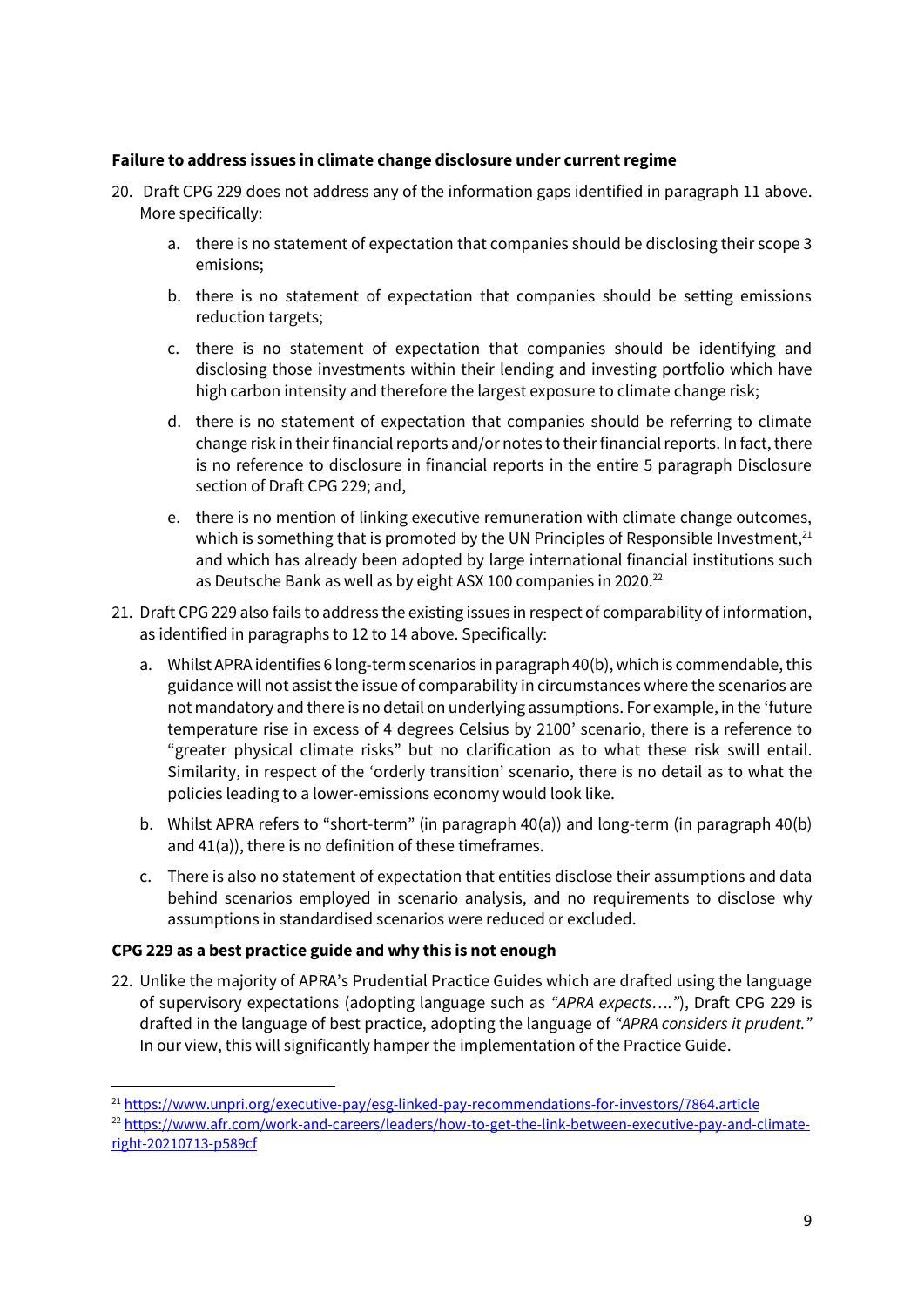- 23. Such language is also out of step with regulators in comparable jurisdictions. In the UK Prudential Regulation Authority (**PRA**)'s April 2019 Supervisory Statement (on which it appears the Draft CPG 229 was largely modelled), the PRA adopts the language of expectation. For example, in the section on scenario analysis, the PRA states that "*the PRA expects firms to conduct scenario analysis to inform their strategic planning and determine the impact of the financial risks from climate change on their overall risk profile and business strategy."* In contrast, APRA's section on scenario analysis reads "*APRA considers it prudent for institutions to develop capabilities in climate risk scenario analysis and stress testing."*
- 24. In circumstances where some comparable jurisdictions (such as New Zealand) are moving towards mandatory financial disclosures of climate change risk, it appears counter-intuitive for APRA to be unwilling to couch its Prudential Guide even in the language of expectation of minimum compliance (let alone moving towards mandatory disclosure, as we recommend).

## **Additional clarification needed**

- 25. Further clarification is needed as to how Draft CDP 229 interacts with other Prudential and Reporting Standards issued by APRA including, but not limited to:
	- a. Liquidity and Capital Adequacy (CPG 110, GPS 110, APS 110);
	- b. Reporting on financial position and performance (GRS 300, ARS 322, ARS 323, LRS 1, LRS 300, SRS 320, SRS 320.1, SRS 330, SRS 330.1, SRS 330.2);
	- c. Governance (CPS 510, SPG 510, SRS 600, SRS 601);
	- d. Investment Governance (SPS 530, SPG 530, SRS530);
	- e. Remuneration (CPG 511);
	- f. Risk Management (CPS 220, CPG 220);
	- g. Public Disclosure (APS 330); and
	- h. Disclosure of Investments (SRS 110.1).

## **D - RECOMMENDATIONS**

- 26. We echo the Investor Agenda Group and the Australian Sustainable Finance Initiative in calling for **mandatory disclosure of climate-change risk under the TCFD regime** by all APRA-registered entities with an annual consolidated revenue of \$100 million or greater, or with \$1 billion or more in total assets under management on a "comply or explain" or "if not why" basis (**Mandatory CC Disclosure Regime**).
- 27. As recommended by the NZ government in respect of its mandatory Climate Change disclosure regime, we recommend that the form of the disclosure is within a separate mandatory section within the Annual Report and/or principal APRA report (**Mandatory Climate Change Section**).
- 28. In the event that a Mandatory CC Disclosure Regime cannot be adopted without legislative amendment, we **recommend** that as an interim step:
	- a. APRA set out, in comprehensive detail, the precise scenarios which all entities are required to conduct scenario analysis against, and their underlying assumptions. If entities do not apply these scenarios, they must set out why, and provide an alternative substituted scenario and detail the assumptions used. Deviation from the standard